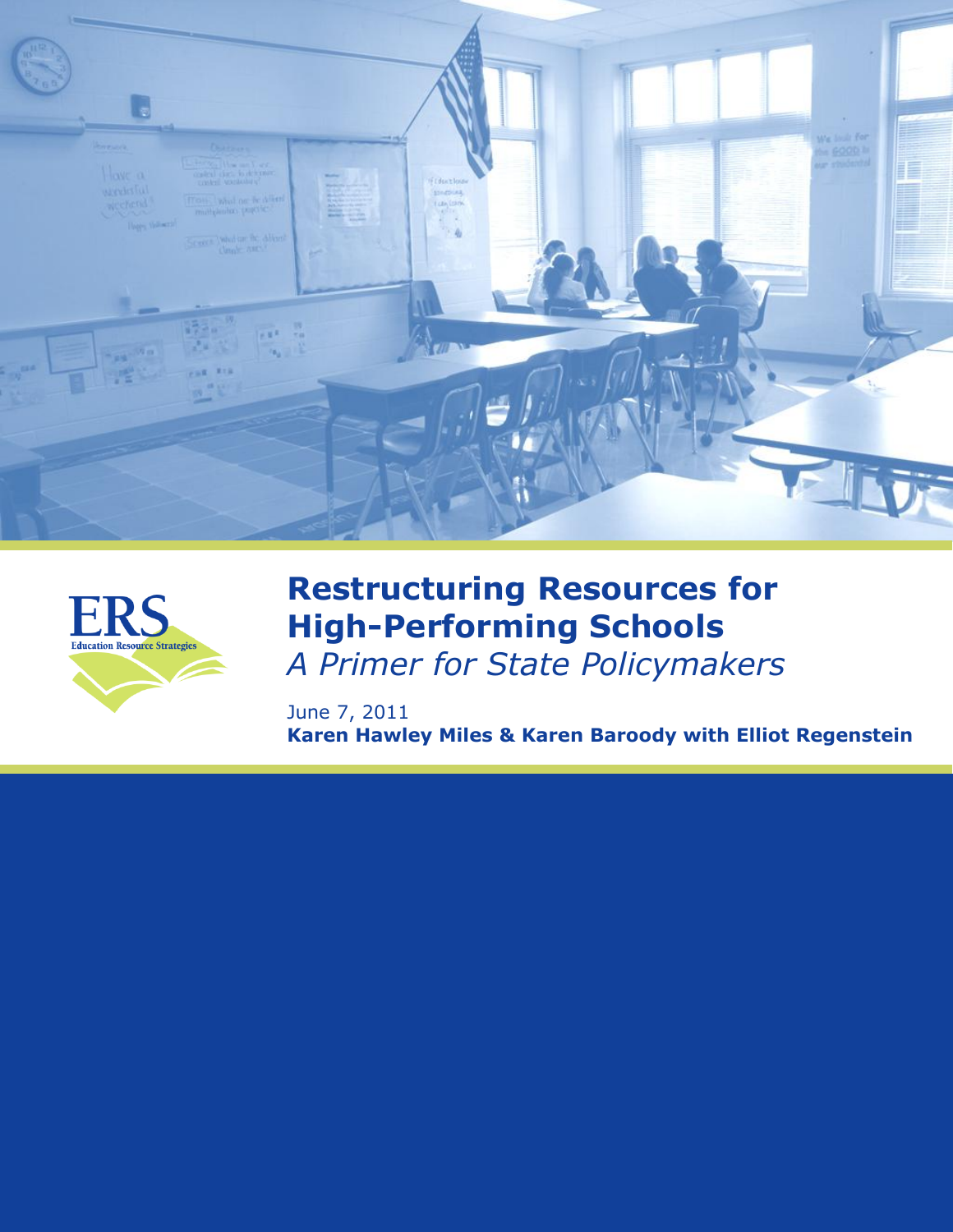## **ABOUT THE AUTHORS**

## **Karen Hawley Miles,** *President and Executive Director, Education Resource Strategies*

Karen Hawley Miles is the president and executive director of Education Resource Strategies, Inc. Dr. Miles has led intensive work with large urban school systems nationwide to analyze and improve their funding systems, school level resource use, and human capital and professional development systems. She has taught school leaders at Harvard University, in school districts, for New Leaders for New Schools, and the Broad Institute for School Boards. She has authored numerous articles and co-authored *The Strategic School: Making the Most of People, Time, and Money* with Stephen Frank. She serves as a Commissioner on the *Equity and Excellence Commission* for the U.S. Department of Education and as a Senior Advisor and Partner to the Aspen Institute Education and Society Program Urban Superintendent's network and CFO network. Prior to her work at ERS, Dr. Miles worked at Bain & Company as a strategy and management consultant for hospitals and corporations. She has a B.A. in Economics from Yale University and a Doctorate in Education from Harvard University, specializing in school organization, change and finance.

## **Karen Baroody,** *Managing Director, Education Resource Strategies*

Karen Baroody is the managing director of Education Resource Strategies, Inc. Ms. Baroody is responsible for business development, strategic planning, and internal operations. She manages grants and outside partnerships and has led development of the ERS series, *Practical Tools for District Transformation* as well as written and spoken about district turnaround. Prior to joining ERS, Ms. Baroody worked as a senior vice president at Fidelity Investments and was a management consultant at Bain & Company. She holds a B.A. in mathematics from Princeton University.

## **Elliot Regenstein,** *Partner***,** *EducationCounsel*

Elliot Regenstein is a Chicago-based partner of EducationCounsel LLC who focuses on providing legal, policy, strategic planning, and advocacy services to governments, foundations, and not-for-profit organizations. From 2004 to 2006 he served in the Illinois governor's office as Director of Education Reform. He earned his J.D. from the University of Michigan Law School, and a B.A. in history from Columbia University.

## **ACKNOWLEDGMENT**

Education Resource Strategies, Inc. and EducationCounsel LLC thank the Bill & Melinda Gates Foundation and the Carnegie Corporation of New York for their support in producing this paper.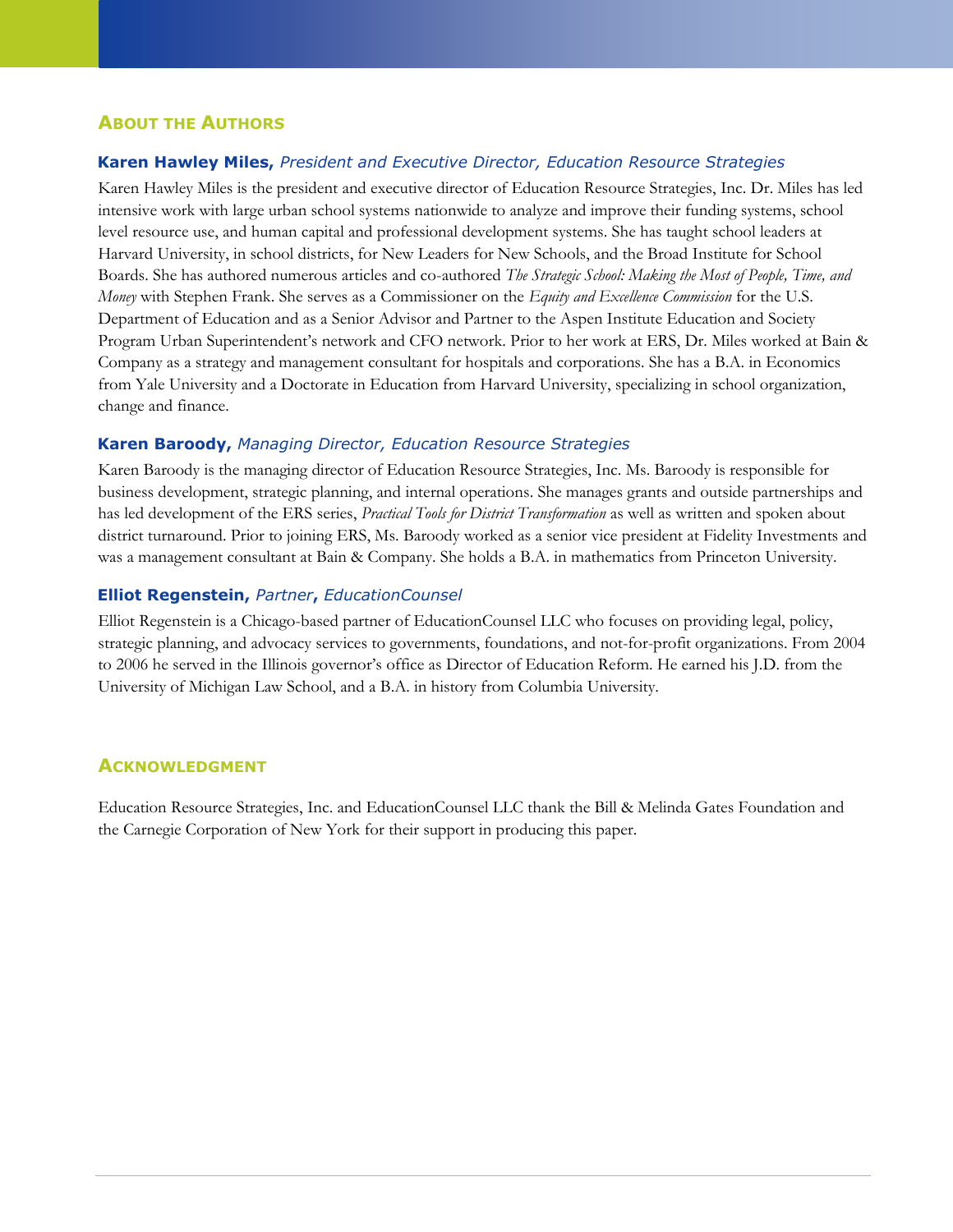## **Restructuring Resources for High-Performing Schools** *A Primer for State Policymakers*

**M** ore than 98 percent of the students in our nation's K-12 schools live in states that have experienced budget deficits in the last year. That means around the nation state education leaders will be working to improve student outcomes even as they wrestle with serious financial problems. Investing in educational improvement at a time when dollars are scarce is no easy feat. Despite the influx of stimulus funds, very few districts have been able to advance reform, instead using the dollars to plug holes in antiquated cost structures that offer little promise of transformation and improvement.<sup>1</sup> And while funding adequacy and equity must remain a priority for states, ensuring that limited resources are used as effectively as possible is paramount. States can use this moment of combined reform and financial pressure to set policies and promote action that will create the right conditions for change at the local level.

and technology well in today's public schools systems. To begin to break down these barriers, ERS has created a framework to prioritize seven urgent restructuring priorities (see Figure 1). We have found that these areas represent the largest opportunities for freeing unproductive use of resources and at the same time moving toward higher-performing designs for schools and systems. The popular press is full of discussion about some of these areas, especially with regard to teacher compensation, including easing restrictive teacher tenure and dismissal policies, rethinking how teachers are evaluated and compensated, and addressing the challenges of escalating benefits and pension costs. <sup>2</sup> For the purposes of this paper, in order to ensure that declining resources are used most effectively, we have focused on four priority areas that states will have to address in order to ensure that declining resources are used most effectively:

- 1. How schools organize personnel and time
- 2. How districts and schools spend special education dollars
- 3. How districts allocate resources to schools and students
- 4. What information districts gather on resources and spending

## **Figure 1: Seven restructuring priorities for**  There are very real barriers to using people, time, money,

- **transformation in tough times** 1. Restructure one-size-fits-all teacher compensation
- and job structure to foster individual and team effectiveness and professional growth.
- 2. Rethink standardized class size model to target individual attention.
- 3. Optimize existing time to meet student and teacher needs and extend where needed.
- 4. Redirect special education spending to early intervention and targeted individual attention for all students.
- 5. Maximize use of buildings and land.
- 6. Redirect spending from compliance and monitoring to leadership development.
- 7. Leverage outside partners and technology.

<sup>1</sup>Mead, S., Vaishnav, A., Porter, W. & Rotherham, A. (2010). *Conflicting Missions and Unclear Results: Lessons from the Education Stimulus Funds*. Bellwether Education Partners.

<sup>&</sup>lt;sup>2</sup>Alvarez, Lizette. (March 9, 2011). "[Florida Lawmakers Push to Link Teacher P](http://www.nytimes.com/2011/03/09/education/09florida.html?scp=9&sq=states%20teachers%20unions&st=cse)ay to Student Performance." New York Times; Kaplan, Thomas (March 2, 2011). "[Cuomo Pushes for Changes in Teacher Evaluations](http://www.nytimes.com/2011/03/02/nyregion/02teacher.html?scp=1&sq=states%20teacher%20evaluation&st=cse)." New York Times, Sawchuk, Stephen (January 13, 2011). "More State Officials Take Aim at Tenure." *EdWeek*[; Cavanagh,](http://blogs.edweek.org/edweek/state_edwatch/) Sean (November 22, 2010). ―Journal Explores Costs of Teacher Pensions, Retiree Health Care.‖ *EdWeek*.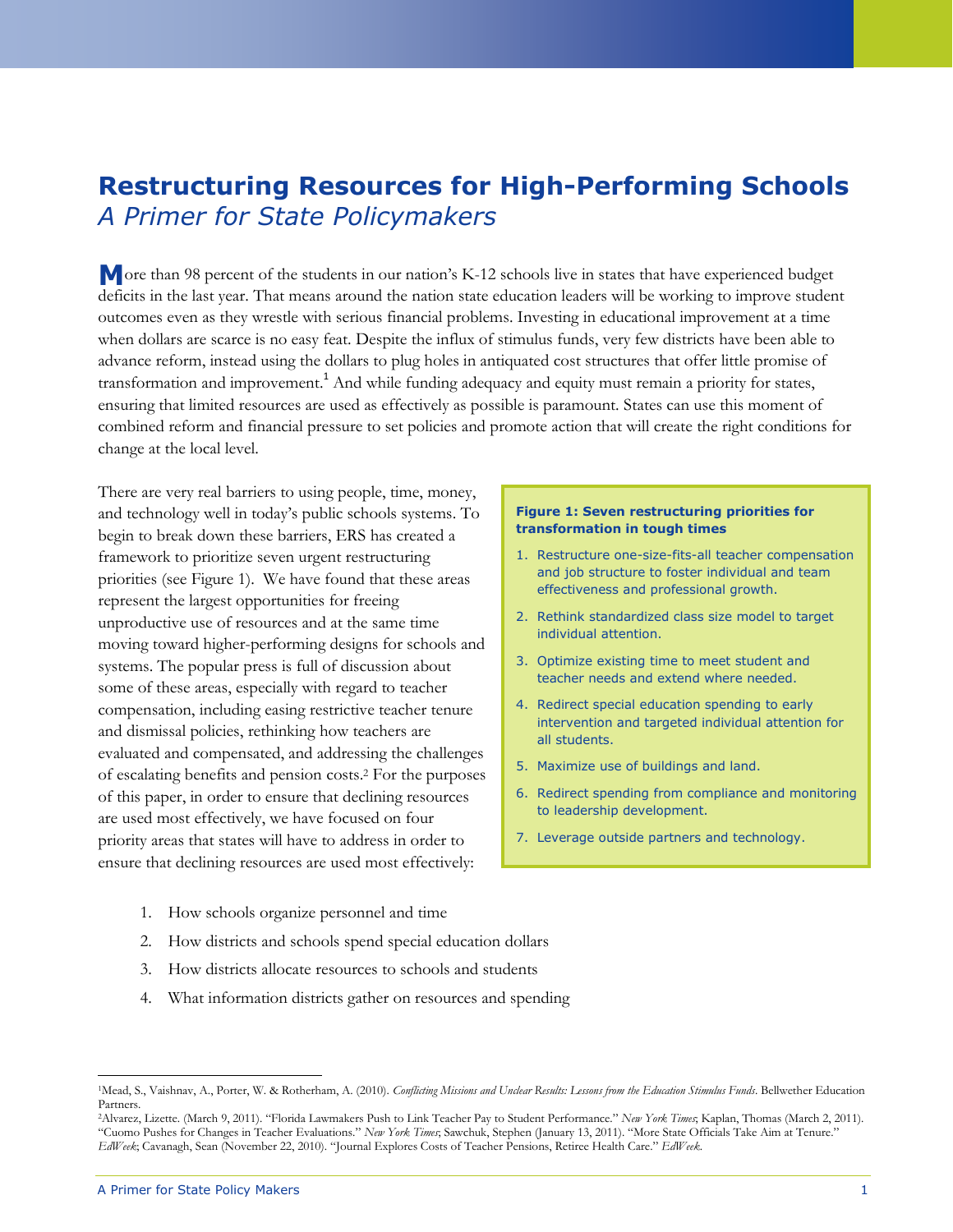Our recommendations here aim to productively engage state policymakers in helping districts focus more strategically in these four areas. Although the challenges are many, with the right vision and focus on resources, states can provide the knowledge, scale, incentives, limits, and legislative authority to support sustainable school improvement.

Education Resource Strategies (ERS) is a non-profit organization dedicated to helping urban school systems organize talent, time, and money to create successful schools at scale. Through our work with districts we have learned that they rarely have the conditions and capacity that enable them to maximize resources for student learning. Many of the biggest misalignments in resource use result from a combination of tradition, regulation, contracts, and policies that will take concerted efforts to change. Regardless of the strength and skills of district management, ERS has seen firsthand how state laws and policies can support or thwart districts in making strategic use of resources. EducationCounsel LLC is an innovative law, policy, strategy, and advocacy organization committed to strengthening education systems, closing achievement gaps, and expanding access to educational opportunities. The firm collaborates with education leaders from across the country, including state and local leaders, higher education officials, associations, and pioneering private and public entities to improve educational outcomes for all students.

## **I. ORGANIZING PEOPLE AND TIME**

#### **Why it matters**

Across the nation, more than 80 percent of school district operating expenditures pays for compensation, with between 40 and 55 percent allocated to teacher compensation.<sup>3</sup> Simply put, budget pressure will require reducing the number of people employed in K–12 schools, and altering their roles and how they are paid. The key for states and districts will be cutting the people and positions that are contributing the least to instructional effectiveness, and rethinking how the remaining personnel can be most effectively organized, supported, and rewarded to improve results. While many of the final decisions on personnel use should be made at the local level, state policy plays an extremely important role in framing those decisions and in encouraging districts to tackle the tough challenges now.

#### **What we see**

 **State policies requiring inflexible class sizes and mandating staffing ratios limit the ability of districts to best match group sizes and teacher expertise to student needs.** Improvements in student performance have been linked to class size reduction only in early elementary grades, where classes are reduced dramatically to below about 13–17 students. <sup>4</sup> Attempting to manage these ratios across the board means that class size reduction becomes a very expensive strategy relative to other potentially more powerful ways of improving instruction. Teaching quality, on the other hand, has been demonstrated to have a strong correlation to student outcomes at all levels.<sup>5</sup>

Helping *all* students reach higher standards will require matching teacher skills and experience with student needs and varying amounts of time and individual attention in response to these needs. But class size and staffing requirements that mandate the same class sizes for all students, all day long, preclude schools and districts from applying creative solutions. One such solution might be assigning significantly smaller class sizes targeted at higher-need students, critical subjects, or for certain parts of the day—offset by slightly larger classes for other students or subjects and at other times. Obviously, the ideal situation is to have

<sup>&</sup>lt;sup>3</sup>Wilson, Steven (2010). "The Efficient Use of Teachers" in Frederick Hess and Eric Osberg, eds. *Stretching the School Dollar: How Schools and Districts Can Save Dollars while Serving Students Best* (Cambridge, MA: Harvard Education Press).

<sup>&</sup>lt;sup>4</sup>AERA. (Fall 2003). "[Class Size: Counting Students Can Count](http://www.aera.net/uploadedFiles/Journals_and_Publications/Research_Points/RP_Fall03.pdf)" Research Points. Volume 1 Issue 2.

<sup>5</sup>Nye, B., Konstantopoulos, S, & Hedges, L.V. (2004 Fall). ―How Large Are Teacher Effects?‖ *Educational Evaluation and Policy Analysis*, 26(3), 237-257; Rivkin, S.G., Hanushek, E.A., & Kain, J.F. (2005 March). "Teachers, Schools, and Academic Achievement." *Econometrica*, 73(2), 417-458.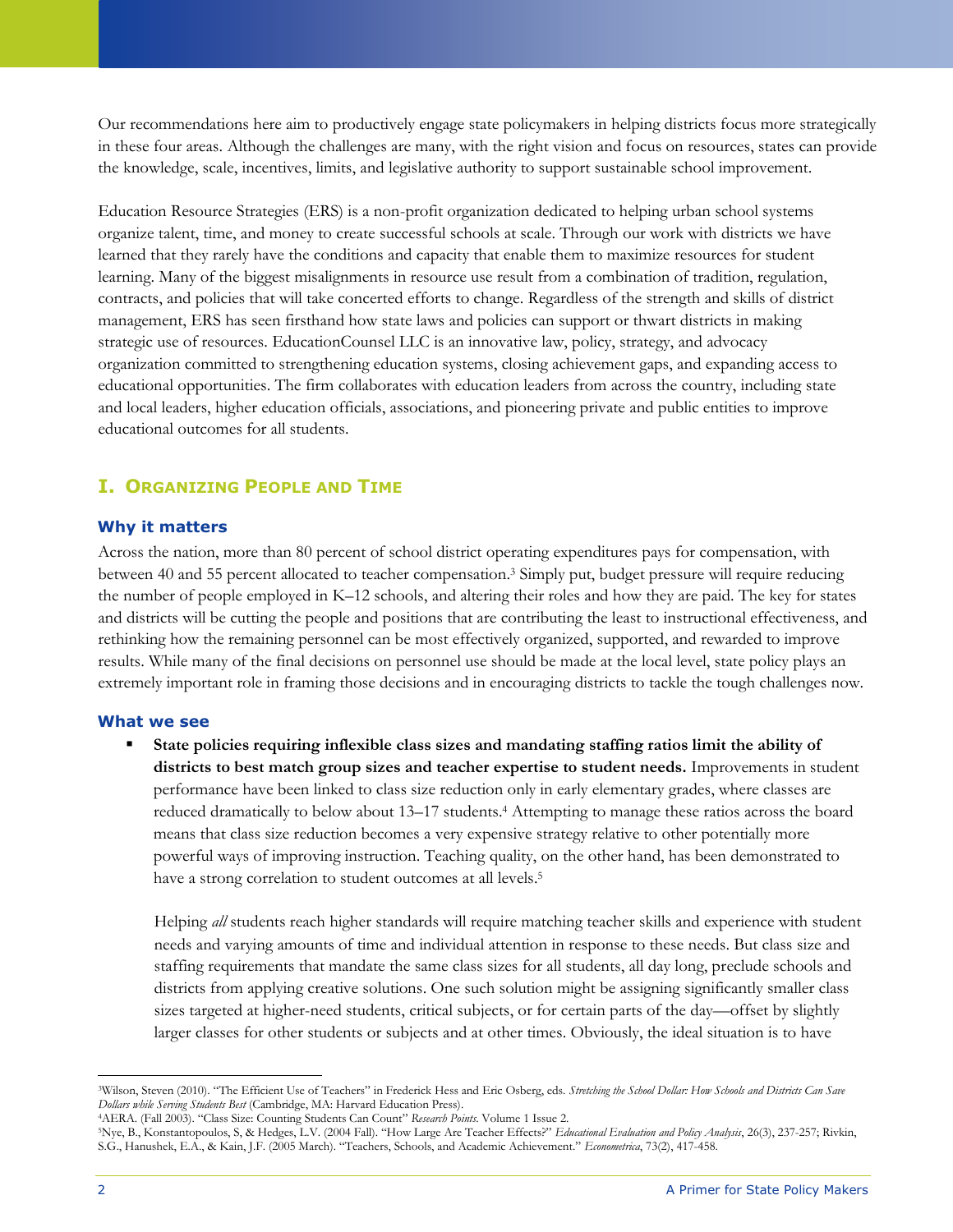small classes with great teachers—but if districts cannot provide that, they should have the freedom to determine that a slightly larger class with a great teacher will better serve students than multiple smaller classes with lower-quality teachers.

There is potential to reorganize existing teaching staff for greater individual attention. ERS analysis reveals that for most of the seven districts in Figure 2, average general education class sizes were significantly higher than overall teacher-to-student ratios, sometimes by as much as  $10-12$  students. These differences are due to the large number of teaching staff working outside of the general education classroom, often in response to mandates. Less stringent class size and staffing requirements would allow flexibility in assigning these staff members to general education, small group, and intervention strategies to best meet student needs throughout the day. The right solution for students may depend on the subject, teacher candidate pool, building size, and a host of other factors that districts and schools are in the best position to judge.





*Source: ERS analysis and district data*

 **Compensation incentives for longevity and master's degrees have little correlation to student outcomes and limit resources available for rewarding teachers who contribute the most.** Though the details of teacher compensation vary in important ways, the basic structure is stunningly similar across districts and states. In districts with which we have worked teachers can usually double their salaries from their starting levels over their career. But more than 80 percent of this increase comes from years on the job and additional course credits (see Figure 3). And longevity (after the first three to five years of teaching) and educational attainment (with the exception of a master's degree in math) do not consistently link to student outcomes.<sup>6</sup> Spending on these compensation structures severely limits a district's ability to reward teachers for taking on increased responsibilities or generating improved results. ERS analysis suggests that most districts spend less than two percent of total compensation dollars to reward the highest contributing teachers (see Figure 4).

 $\overline{a}$ 6Rivkin, S., Hanushek, E., & Kain, J. (2005). "Teachers, Schools, and Academic Achievement." *Econometrica*, 73(2), pp. 417-458; Ehrenberg, R., & Brewer, D. (1994). ―Do School and Teacher Characteristics Matter? Evidence from High School and Beyond.‖ *Economics of Education Review* 13(1), pp. 1–17.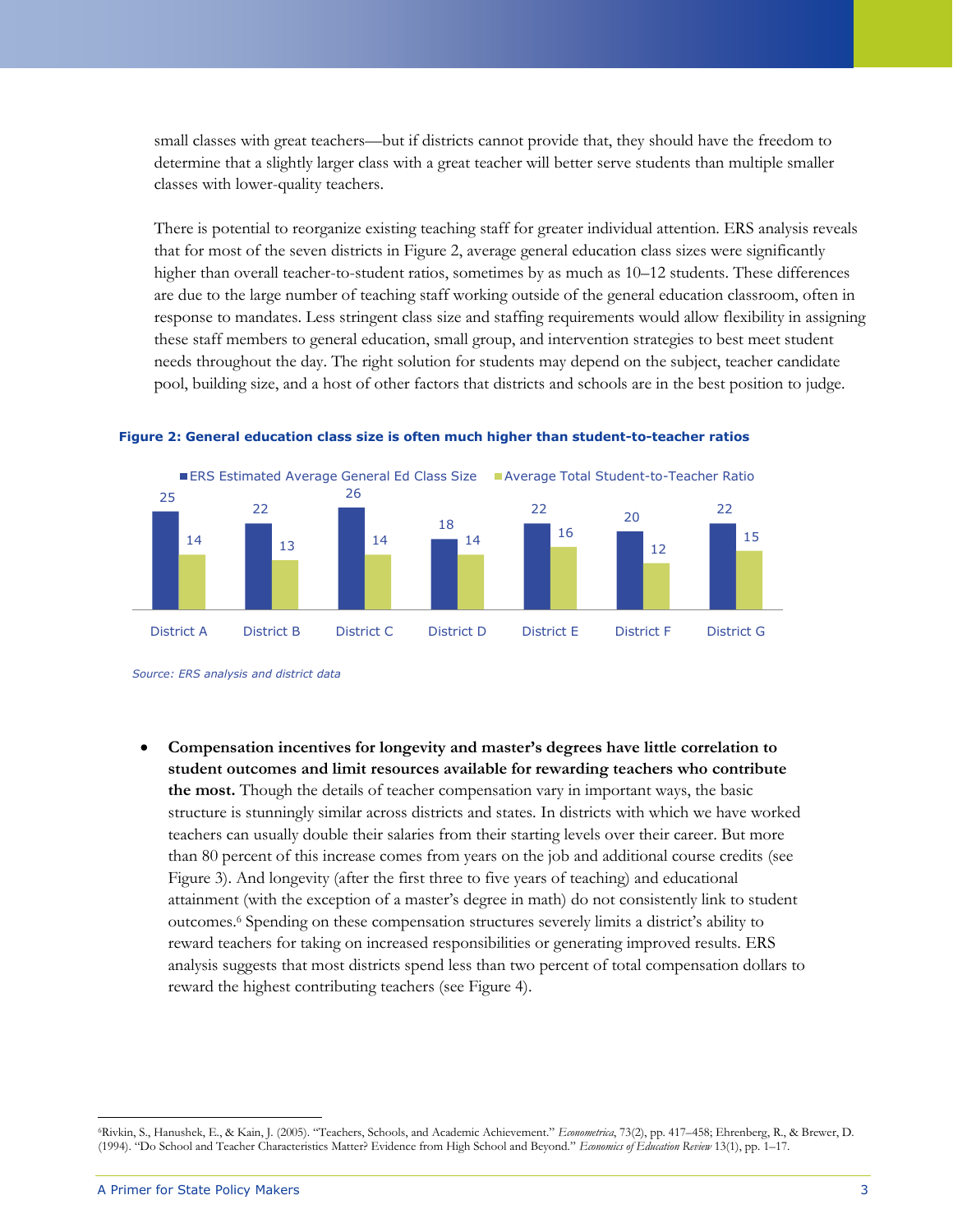



*Source: ERS analysis and district data*





Source: ERS analysis and district data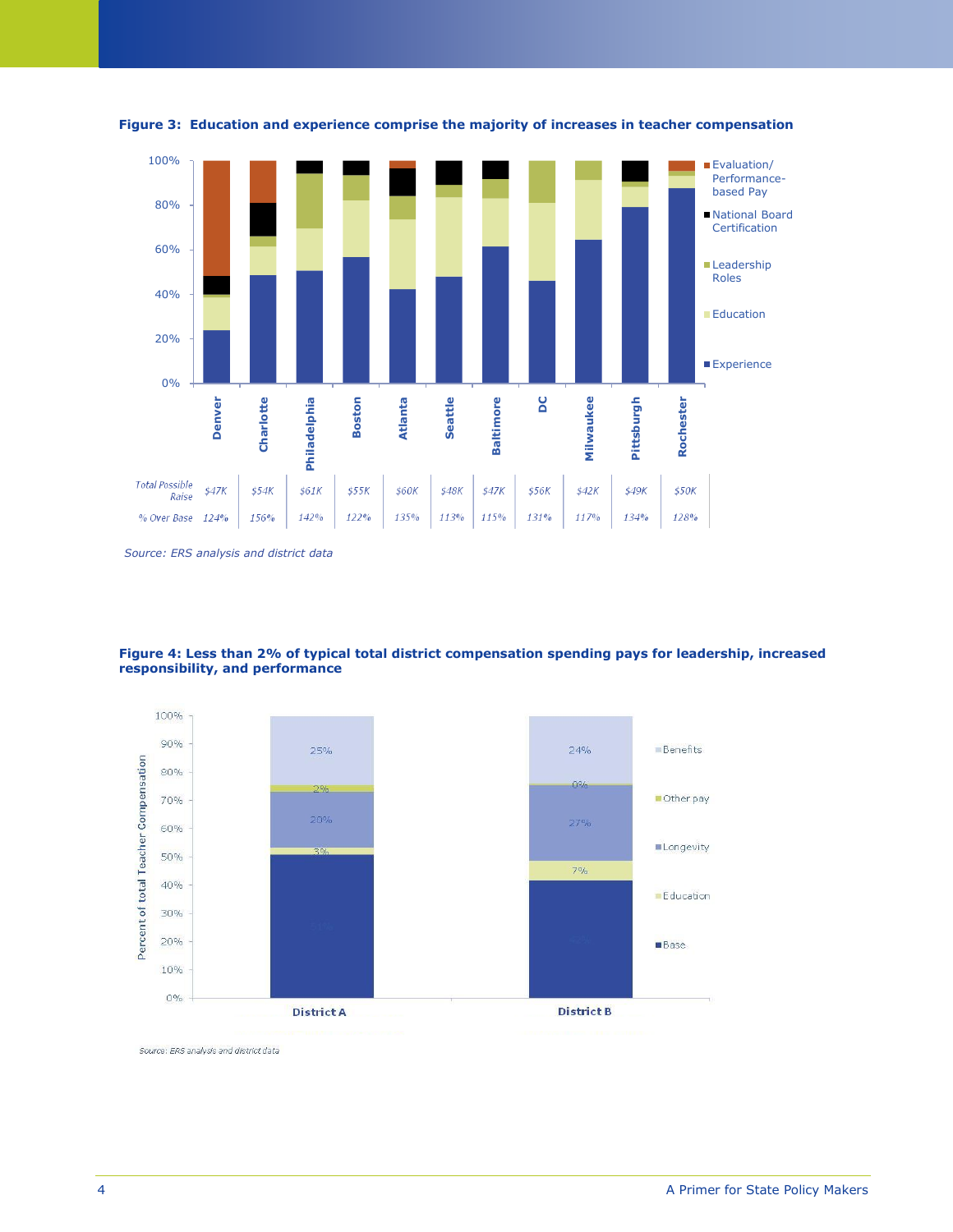States and districts need to find ways to create compensation structures that attract and keep the best and brightest. Doing this will require redirecting dollars tied to antiquated structures related to longevity and course credits. Even as states and districts work to overhaul compensation structures, they can make short-term changes that minimize spending on years of experience and course credits freeing dollars to pay expert teachers to take on more leveraged roles.<sup>7</sup>

- **State tenure and dismissal policies restrict schools' and districts' ability to remove ineffective teachers and other staff members.** Collective bargaining agreements are often blamed for districts' inability to remove poorly performing employees who do not improve. But in many states tenure and dismissal policies are governed by state law and can be unreasonably restrictive. For example, laws regarding civil service can create huge barriers to districts seeking to redesign their central offices to take advantage of new technology. These laws often require lay-offs based on seniority regardless of the particular combination of skills an individual may bring to the job.
- **Reliance on the Carnegie unit<sup>8</sup> and mandated time requirements force schools to use resources inefficiently.**
	- *- In core<sup>9</sup> academic subjects:* A new generation of standards and assessments will increasingly allow states to focus on proficiency rather than on the completion of Carnegie units. Because of the current reliance on Carnegie units, students do not have the opportunity to learn at their own pace. They must master material defined as a "course" in exactly one year—no more, no less. This wastes resources by forcing some students to spend too long in one class, and forcing other students to repeat an entire course instead of continuing in a progression. For districts, this means higher costs without improved outcomes. The example from one large district in Figure 5 below illustrates how different approaches across schools can have very different returns on investment by focusing on mastery of content rather than standard course completion.

|                                           | <b>STUDENT A</b>                                                | <b>STUDENT B</b>                                                                                          |
|-------------------------------------------|-----------------------------------------------------------------|-----------------------------------------------------------------------------------------------------------|
| Proficiency at end of grade 8             | <b>Below proficient</b>                                         | <b>Below proficient</b>                                                                                   |
| Semester-long math classes in grades 9-10 | Algebra 1A<br>Algebra 1B<br><b>Technical Math 1</b><br>Geometry | <b>Introductory Math</b><br><b>Introductory Math</b><br><b>Introductory Math</b><br><b>No Math Course</b> |
| Cumulative investment                     | \$1,362                                                         | \$1,341                                                                                                   |
| Average investment per distinct class     | \$341                                                           | \$1,341                                                                                                   |
| Status in grade 11                        | On track/college ready                                          | Dropped out                                                                                               |

#### **Figure 5: Inflexible course requirements yield greater expense/lower outcomes for struggling students**

*Because student B repeated the same course, this district invested four times more per distinct math class* 

*in Student B, AND achieved a significantly worse outcome.*

*Source: ERS analysis and district data*

<sup>7</sup>*The Teaching Job: Restructuring for Effectiveness*. (2010). Watertown, MA: Education Resource Strategies.

<sup>8</sup>A widely used measure of hours required for course completion at the secondary level.

<sup>9</sup>*Core* refers to English language arts, math, science, social studies, and foreign language.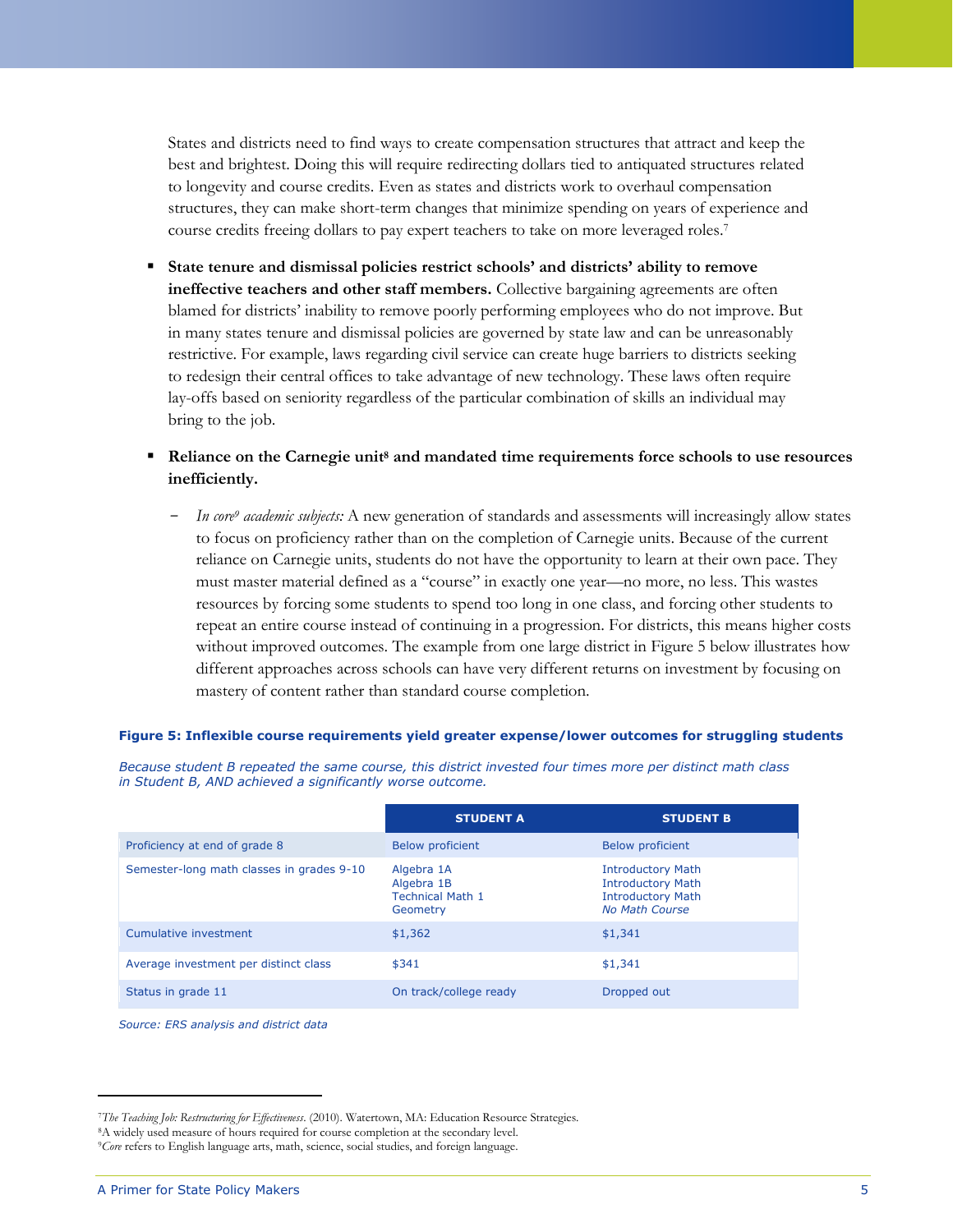*In other subjects:* While there is no question that physical activity and artistic involvement are important for student development and engagement, states should not assume that blanket course requirements or set amounts of in-school time in those areas are the most cost-effective ways to ensure students appropriate exposure to these subjects. In addition to added expense, these requirements often reduce time that may be needed in core academic areas, especially for low-performing students in the higher grades (see Figure 6). We have found that many highperforming schools that have succeeded with high-poverty student populations invest significant additional time in core subject instruction while pursuing alternative ways to provide other subjects.<sup>10</sup> Eliminating seat time requirements in non-core subjects can free schools to focus on what they think is most important, and to meet the needs of their students more flexibly.





- **Turnaround policies do not adequately account for unique school conditions.** While federal law sets limits on the ability of states and districts to choose which schools are eligible for turnaround funds and what models of turnaround are used, states do have flexibility in allocating money among districts and schools. Because they begin with different needs and levels of funding, not all schools in need of turnaround require the same amount of money to make turnaround succeed. We have seen very few states or districts analyze the existing level and use of talent, time, and dollars before adding new resources.<sup>11</sup> Programs that provide the same assistance to all schools regardless of their current funding level, unique student population, and teaching force do not tailor resources to meet specific needs. In addition, states that work directly with turnaround schools without considering the district's commitment to improvement efforts and capacity for long-term support will not likely see lasting improvement.
- **State regulations and local contracts prohibit district leaders from providing instructional and support services through non-traditional providers.** Even when a district can demonstrate lower-cost and higher-quality programs, state laws and union agreements often limit the use of

*Source: ERS analysis and district data* 

<sup>10</sup>Shields, R. & Miles, K. (2008). *Strategic Designs: Lessons from Leading Edge Small Urban High Schools*. Watertown, MA: Education Resource Strategies. <sup>11</sup>Baroody, K. (January 2011). *Turning Around the Nation's Lowest Performing Schools: 5 Steps Districts Can Take to Improve Their Chances of Success.* Center for American Progress.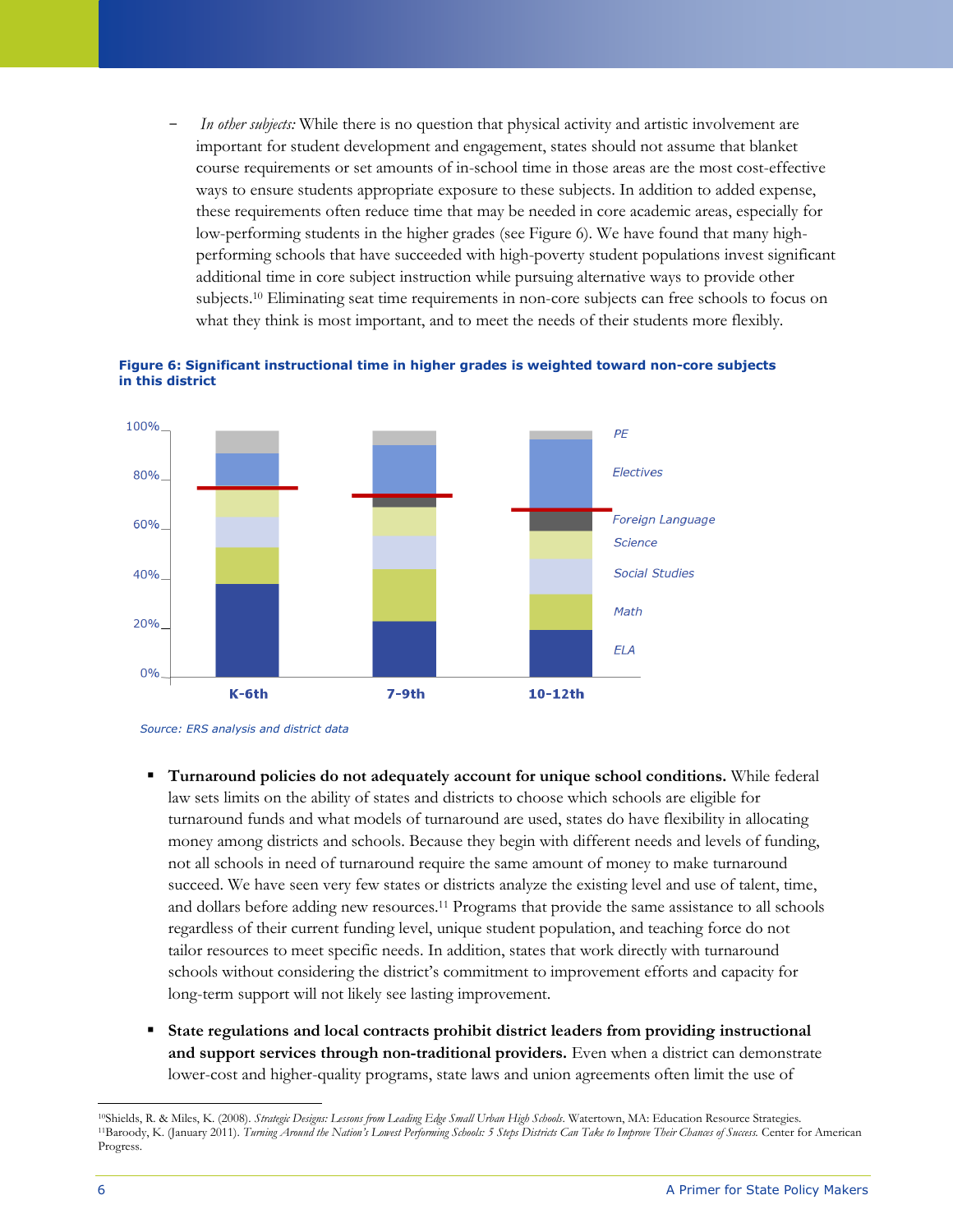part-time employees or outside contractors. This includes non-instructional areas such as food services as well as instructional areas. Even for non-core subjects such as physical education, art, and music most districts must use certified teachers paid on the same salary schedule as regular core instructional staff members.

#### **What state policymakers can do**

- **Eliminate class size requirements and required staffing ratios, including funding streams tied to specific job titles (e.g., librarian, guidance counselor, special education aide)—and instead create a set of accountability measures that ensure that student needs are being met.** Over time, districts and schools can develop a better understanding of how proficiency, class size and other approaches to individual attention relate in different grades and subjects and use this information to share best practices and guide policy.
- **Eliminate state-mandated pay incentives for teacher longevity and education and tie compensation to other factors more relevant to effectiveness, contribution, and job responsibilities.** Incentivize districts—and, where applicable, their union partners—to restructure pay systems in order to accomplish state, district, and school goals. While the state of the art in teacher pay may still be emerging, we know that forcing districts to pay for years of service and degrees limits their ability to use funds to help drive student and school improvement.
- **Ease restrictive teacher tenure and dismissal requirements.** Work with unions and districts to consider alternatives to traditional tenure structures. Changes could include a provisional period of five years for new teachers instead of the standard two or three, and "re-tenuring" of teachers every 5–10 years. Seek to create a fair and transparent process for removing lowperforming teachers that guarantees due process but also supports the timely removal of teachers if performance does not improve. Develop school leadership skills and invest in systems and support for accurate, timely, and effective teacher evaluation.
- **Eliminate requirements for Carnegie units and specific "seat time" requirements.** Set high goals for attainment and achievement, but give districts and schools the flexibility to accommodate differing student needs when setting up instruction schedules. In addition, consider allowing extracurricular or co-curricular activities as an alternative strategy to state-mandated courses for non-core subjects.
- **Remove barriers that currently prevent outside contractors and non-traditional providers from supplying education and support services.**
- **Allocate school improvement funds in a manner that is sensitive to existing funding and needs.** States should ensure that schools are repurposing the money they are already spending (rather than just layering turnaround spending on top of existing funds), and that improvements can be sustained if federal funds are exhausted. In combination with the funding allocations, states should provide graduated flexibility to districts and schools based on their demonstrated ability to use resources effectively.
- **Create innovation grant programs for districts that demonstrate the commitment to transform outmoded models.** States should consider funding these grants out of a portion of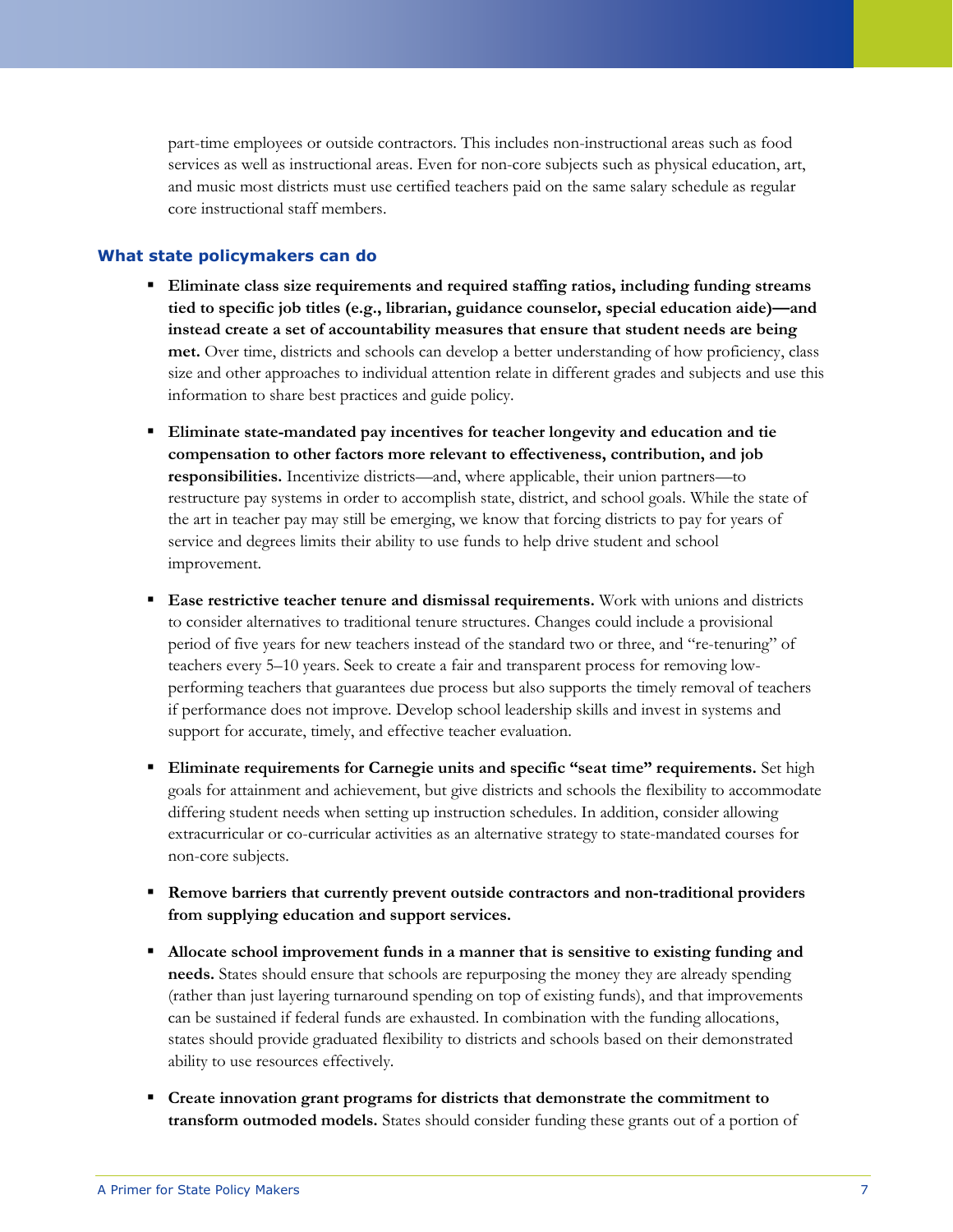existing categorical funds, shifting from a model which focuses on compliance with restrictive rules on resource use, to one that encourages creativity and rewards results.

## **II. SPECIAL EDUCATION**

#### **Why it matters**

More than 20 percent of total education spending pays for students classified as requiring special education—and the percentage has grown significantly over the last decades, outpacing the growth of general education spending.<sup>12</sup> Regulations, court decisions, and other real and perceived restrictions have made special education largely immune to cuts, forcing budget reductions to come largely at the expense of general education students. Diverting resources from general education settings limits opportunities to differentiate content, tailor instruction, and provide frequent intervention for struggling students—practices that may serve *all* students more effectively.

#### **What we see**

The federal Individuals with Disabilities Education Act sets important parameters on special education spending. However, states and districts often have more flexibility than they use. By definition, special education students have distinctive needs, but federal law requires meeting those needs in the least restrictive environment. Unfortunately, many states and districts have created funding systems that award the highest dollars to students served in segregated settings even if they might be better served in general education settings. In addition, declining general education resources can mean that the only way to provide the extra help that students with distinct learning challenges need is to classify them as special education students, inflating the referral rate and subjecting the district to increased reporting and compliance requirements and increasing costs.

- **State policies and practices drive different levels of classification in highly specialized, regulated programs.** The percentage of students enrolled in special education varies widely from state to state—from a high of almost 20 percent in Rhode Island to a low of just over 10 percent in Texas. <sup>13</sup> Though they serve similarly needy populations, the urban school districts with which we work place very different percentages of their student body in special education programs. The fact that Boston Public Schools places 20 percent of its population in special education programs while Los Angeles Unified School District places 10 percent indicates that there is more at work here than just the needs of the student population.
- **State and district policies create little accountability for prudent spending on special education programs.** Schools and districts deliver special education services expensively without systematic evaluations of program costs or quality. For example, we routinely find classrooms with six to seven students, one teacher, and four or more instructional aides. Instructional aides typically have little work experience or training. Redirecting these dollars to invest in high-quality teachers and exploring ways to leverage combined school or classroom settings could yield significant savings. Schools may find they can achieve this by writing student's Individual Education Plans (IEPs) in the context of the full set of resources and expertise that will be available in that classroom and school instead of thinking about each plan in isolation.<sup>14</sup>

<sup>12</sup>Alonso, J.D. & Rothstein, R. (October 2010). *Where Has All the Money Been Going? A Preliminary Update.* Economic Policy Institute. Policy Paper #281; Frank, S. & Miles, K. (in press). *Tackling the Untouchable: Examining Special Education Spending to Improve Cost and Quality*. Education Resource Strategies.

<sup>13</sup>NCES data, 2008. Because preschool services are mandated for preschool students and special education, students can continue attending school until they turn 21, this overstates the percentage of students ages 6 to 18 in special education. To see sped percentages over time, see NCES publication 93442, which can be found at: http://nces.ed.gov/pubs93/93442.pdf

<sup>14</sup>Michael F. Giangreco, et al., ―Be Careful what You Wish for: Five Reasons to Be Concerned about the Assignment of Individual Paraprofessionals*."* Teaching Exceptional Children. Vol 37. No. 5 pp 28-34.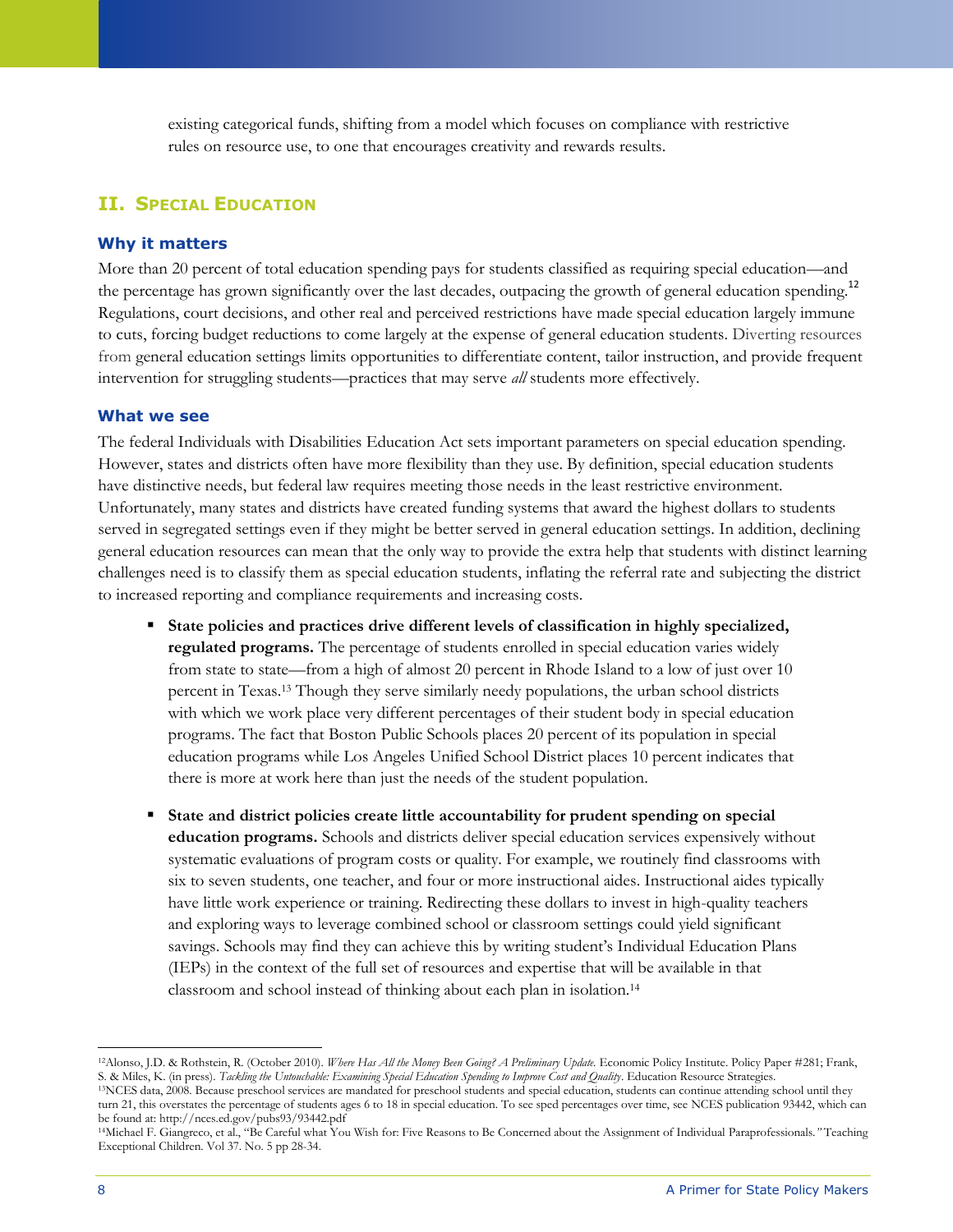**School assignment policies that allow students to attend the school of their choice regardless of the services they require forces schools to add high-cost services and staff, diluting the quality of service.** Special education classes are on average "filled" to only about 75 percent capacity (and many are filled less than 50 percent) relative the district's target size, because the districts choose to offer all programs at all schools (see Figure 7). Classes that reach only half of the targeted fill rate are double the expense, often with reduced quality because the district has to hire more expert teachers who are often in short supply. In an environment of limited resources, schools and districts must balance the desire to keep students in their local school with ensuring these students receive the highest-quality teaching and the best facilities.





*Source: ERS analysis and district data* 

- **Use waivers for federal maintenance-of-effort requirements to innovate and improve effectiveness and efficiency.** Maintenance-of-effort requirements aim to protect special education students from reductions in the level of service and support they receive. If a better way of providing service to children can be identified and turns out to be less expensive, maintenance-of-effort requirements should not be an obstacle to implementing the new services. Federal regulations allow for exceptions to maintenance-of-effort requirements in certain circumstances, <sup>15</sup> and states can help districts to identify and take advantages of these opportunities.
- **Certification policies limit opportunities for struggling students to work with teachers who have content expertise.** In many states, certification rules do not require that special education teachers have expertise in content areas. This creates a less-than-ideal situation in which the students most in need of support in reading and math receive most of their support from teachers who lack expertise in these content areas.

<sup>15</sup>*Guidance on the Maintenance-of-Effort Requirements in the State Fiscal Stabilization Fund Program.* U.S. Department of Education (January 2010). http://www2.ed.gov/policy/gen/leg/recovery/statutory/moe-guidance.pdf.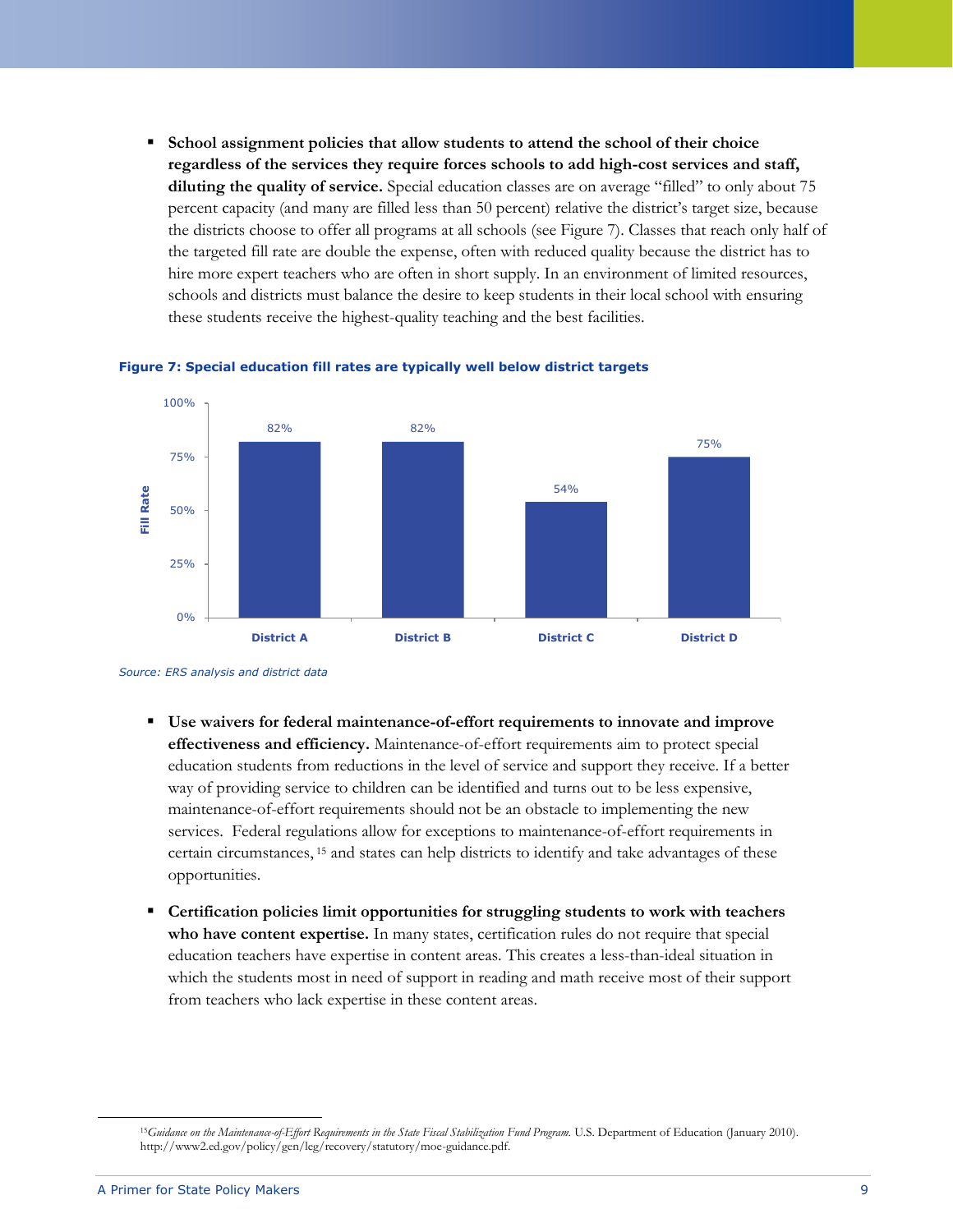## **What state policymakers can do**

Focus on student outcomes by taking the following actions:

- **Support early intervention and/or Response to Intervention (RTI) approaches that reduce the number of students placed into the special education system.** Many districts are successfully reducing special education referral rates by introducing early intervention programs and alternative support strategies for struggling learners, especially in transition grades.<sup>16</sup>
- **Eliminate requirements based on rigid staffing ratios and instructional models that do not take into account student progress.**
- **Avoid requiring districts to acquire specific equipment or curricula that personnel are not trained to use so dollars are not wasted.**
- **Revise funding formulas reducing incentives to classify students as requiring special education services in the most restrictive settings.** This could include providing extra financial weighting for students who enter secondary schools significantly behind grade level so that schools have resources to provide transition support and accelerate progress within the general education program. States should also clarify maintenance-of-effort requirements and support districts in interpreting these rules and obtaining waivers where appropriate.
- **Consider varying percentage of state contribution to special education by district. California pays for a higher percentage of the extra cost of special education services for districts that place fewer students in special education.** This approach is not a panacea (and can have disproportionate impacts on small districts), but variations on this approach are worth considering
- **Provide incentives and support for teachers to obtain dual certification in both content areas and special education creating more options for innovative delivery models.** Change special education certification rules if necessary to include expertise in content area.
- **Fund research efforts to document and promote effective, cost-efficient delivery models.**
- **Provide graduated flexibility to districts and schools around staffing and spending requirements based on demonstrated performance and ability to use resources effectively.**

 $\overline{a}$ <sup>16</sup>Fuchs, L. (Winter, 2007). *NRCLD Update on Responsiveness to Intervention: Research to Practice*. National Research Center on Learning Disabilities; VanDerHeyden, A., Witt, J. & Gilbertson, D. (2006). *A Multi-Year Evaluation of the Effects of a Response to Intervention Model on Identification of Children for Special Education*. Journal of School Psychology 45 (2007) pp. 225-256.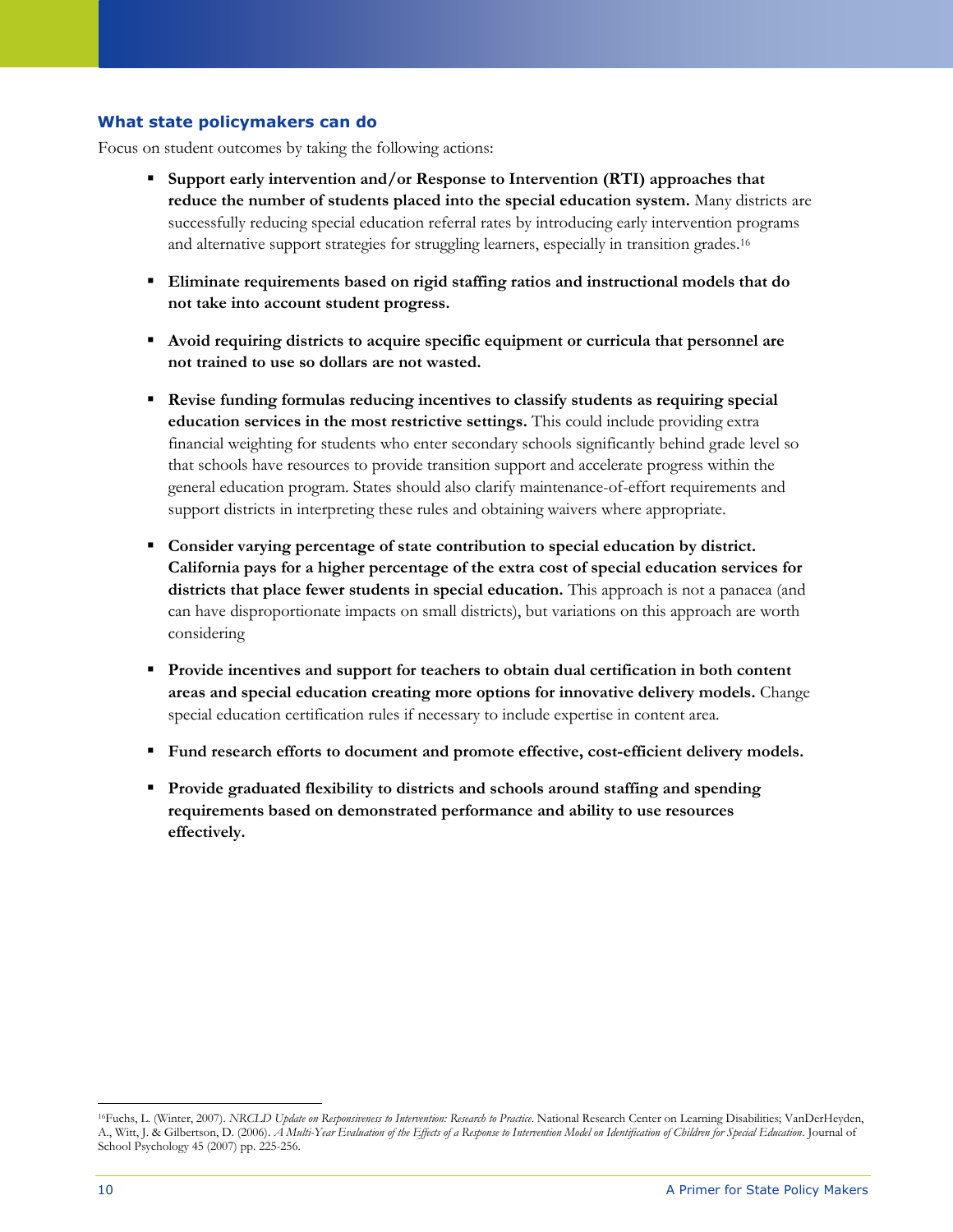## **III. STATE AND DISTRICT FUNDING SYSTEMS**

#### **Why it matters**

As states and the federal government hold schools increasingly accountable for meeting higher-performance standards, they must not only ensure sufficient resources for each school's student population but also allow schools the flexibility to organize schedules and staff in ways that best meet student needs. In tough fiscal times, unfunded state mandates for specific programs and students can pull resources from general education as districts backfill required funding gaps. In addition, inflexible funding systems and rules that require set schedules, positions, and staffing ratios can force higher spending, the wrong trade-offs, and stifle innovation.

#### **What we see**

- **Too many categorical funding streams restrict district financial flexibility.** Individual categorical funding streams are intended to address specific program and student needs. However, the more fragmented and prescriptive in nature, the more limits these funding categories place on district budgets. Funds tied to specific categories cannot be used to support overall district priorities or more integrated and strategic approaches to school improvement. For example, California recently consolidated its myriad of funding streams, but still allocates funding through 43 distinct programs, each with its own compliance rules. That is in addition to the 58 federal restricted funding sources. <sup>17</sup> Likewise, the state of Connecticut allocates through over 50 different funding streams.<sup>18</sup> The result for individual districts and schools is often a disjointed collection of programs and positions that do not make the most of increasingly scarce resources.
- **Special education and English Language Learners (ELL) mandates for service provision, mentioned in Section II, often result in district spending that far exceeds the federal and state funding provided for these students.** In many of ERS' partner districts, we see significant "encroachment"the deficit between what a district receives and what a district actually spends in order to comply with government-specific special education requirements. Figure 8 illustrates this gap in one large district. This crowds out spending in general education and key investments in providing early intervention to struggling students. In addition, inflexible staffing policies and mandated programs and positions can result in wide variances in per pupil ELL and special education spending across schools within the same district (see Figure 9).





Source: FRS analysis and district data

<sup>17</sup>California Department of Education, 2011.

<sup>18</sup>Connecticut Department of Education, 2011.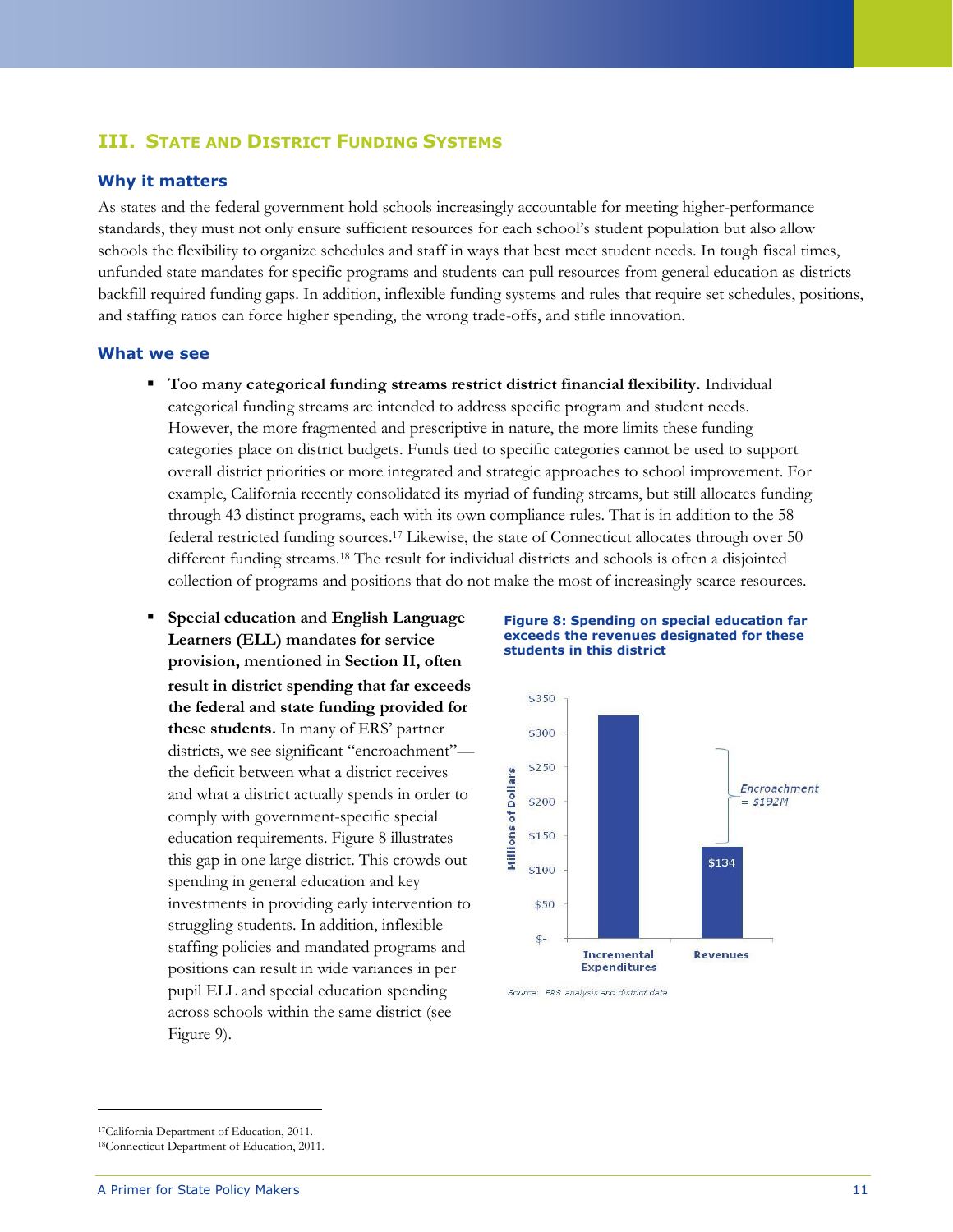

**Figure 9: Incremental per pupil ELL spending varies significantly by school in this district**

## **What state policymakers can do**

Revise funding systems for equity and flexibility:

- **Combine categorical funding streams.** States should analyze their categorical funding streams and identify the goals those streams are meant to serve and the outcomes they are meant to produce; they can then collapse the funding streams into a smaller number of streams that provide more discretion. They can also consider whether the goals and outcomes animating the categorical funding streams should be codified in law elsewhere. This should lead to a situation where districts have better defined overall goals, and more flexibility in funding to help achieve them.
- **Eliminate mandates that require specific staffing levels or delivery models that do not have funding attached to them.**
- **Shift funding rules and systems away from specifying inputs including the examples mentioned previously of specific positions, time requirements, class sizes, or specific instructional models toward creating accountability around outcomes.**
- **Encourage districts to move to weighted student funding systems that allocate districts' dollars based on the number of students adjusted for their needs to avoid wide discrepancies in per-pupil spending across schools.**<sup>19</sup>

<sup>19</sup>Policy makers should pay careful attention to the details of revised funding and incentive systems especially as they relate to adjustments for small districts and charter schools. For example, using staffing formulas that allocate similar numbers of administrative and support staff to schools regardless of size can unnecessarily drive up the per-pupil costs of very small schools, and result in underinvestment in larger schools. Similarly, providing charter or other schools with a district average funding per pupil, even if those schools serve different student populations (e.g., lower numbers of special education or ELL students) than the district overall can take money away from high-need students who remain in district schools.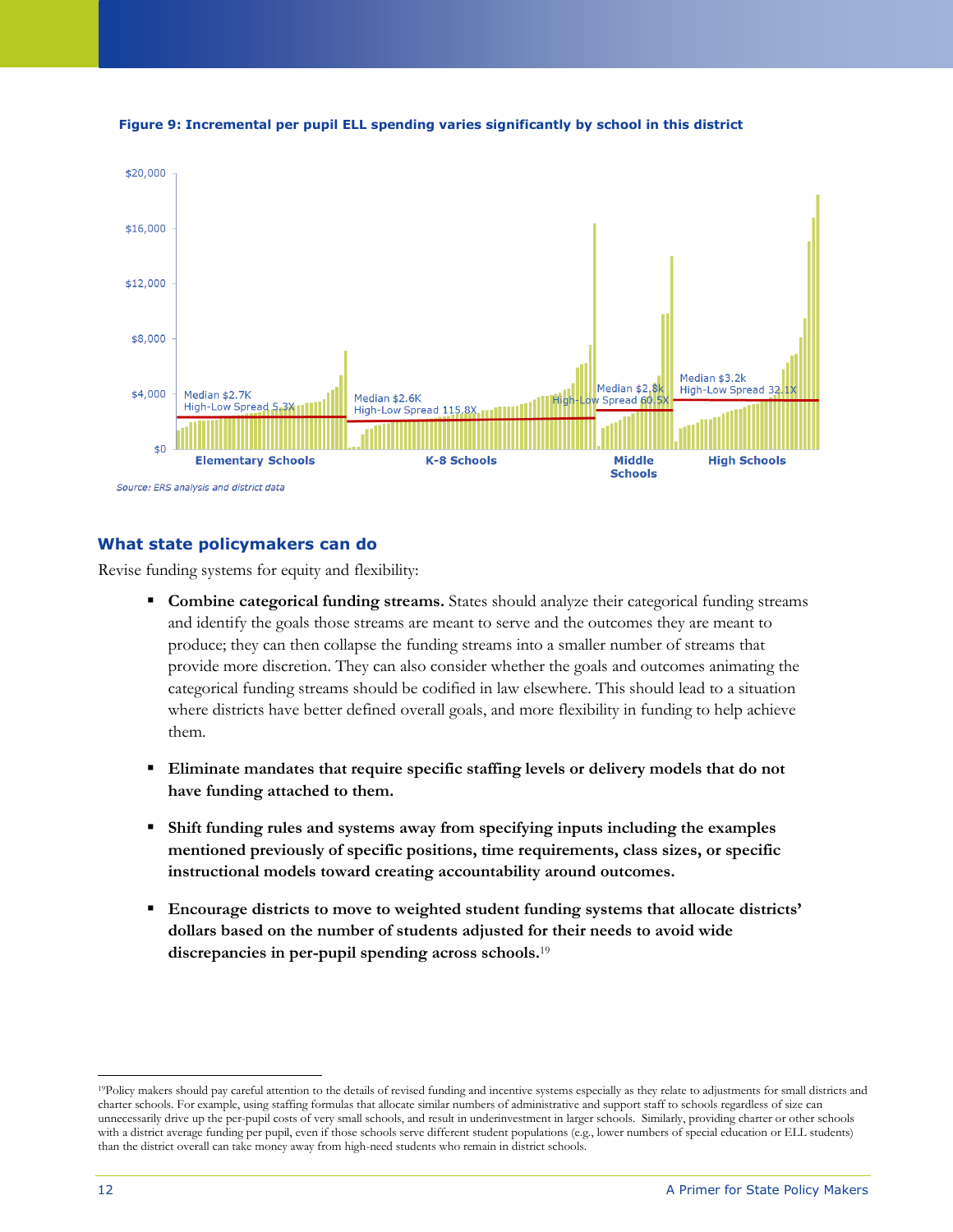## **IV. DISTRICT DATA AND REPORTING RECOMMENDATIONS**

#### **Why it matters**

Nationally, about 48 percent of education funding comes from states, and about 44 percent comes from districts.<sup>20</sup> While the percentages vary significantly from state to state (and the federal percentage has spiked recently with onetime expenditures), states can maximize their impact on student outcomes by leveraging the billions of state dollars spent by local districts.

#### **What we see**

States have an opportunity to encourage better decision-making at the local level and learn which practices are more cost-effective by creating more visibility into district-level resource use and outcomes. States already require districts to publicly report a wide variety of data—refining the data that is requested can facilitate more thoughtful discussions and decision-making about resource use without increasing the burden on schools and districts.

#### **What state policymakers can do**

We present here examples of metrics that can help change the way education leaders approach key decisions about resource use. By bringing these metrics into the public conversation—and analyzing the differences among districts, schools, and students—state and district leaders can strengthen the link between resource decisions and improvement strategies. In particular, we would urge that data be reported at the school level, as well as the district level, since district-wide "averages" mask significant differences in school-by-school investment and make it impossible to discuss how spending at each school addresses the needs of its students.

Designing an effective reporting system requires thoughtful analysis and engagement of all stakeholders. Here we propose a starting set of "power metrics." We believe that if these metrics are gathered, tracked, and analyzed by school districts and their constituencies, they will engender a new conversation about how to best match limited resources with the needs of our schools and students. Some of these can be reported easily now. Others will require building different systems for gathering data and changes in how state, district, and school leaders think about resource use. These metrics examine the following strategies across districts, schools, and students and are outlined in the table on the next page (see Figure 10):

- Maximize instructional spending
- Ensure equitable, transparent, and flexible funding across schools adjusted for student need
- Restructure teaching and leadership to foster individual and team effectiveness and professional growth
- Support schools in organizing talent, time, and money to maximize learning

<sup>20</sup>*Public Education Finances 2008*. (Issued 2010). Governments Division, U.S. Bureau of Census.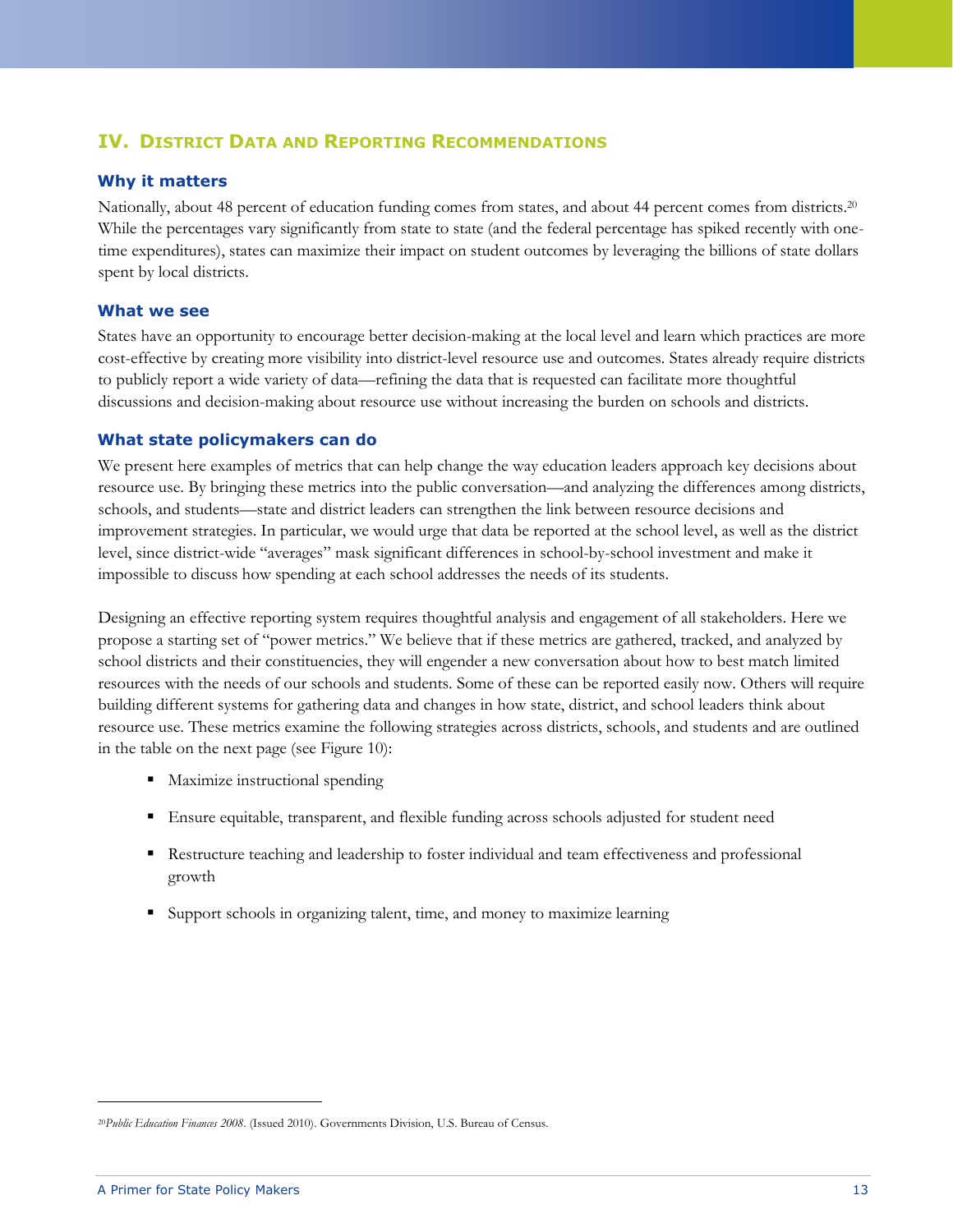#### **Figure 10: Recommended metrics for states**

| <b>Strategy</b>                                                                                                              | <b>Power Metric</b>                                                                                                                                                                                                                                                                                                                                                                                           | Why is this important?                                                                                                                                                                                                                                                                                                                                                                                                                                                                                                                                                                                                                                                                                          |
|------------------------------------------------------------------------------------------------------------------------------|---------------------------------------------------------------------------------------------------------------------------------------------------------------------------------------------------------------------------------------------------------------------------------------------------------------------------------------------------------------------------------------------------------------|-----------------------------------------------------------------------------------------------------------------------------------------------------------------------------------------------------------------------------------------------------------------------------------------------------------------------------------------------------------------------------------------------------------------------------------------------------------------------------------------------------------------------------------------------------------------------------------------------------------------------------------------------------------------------------------------------------------------|
| Maximize<br>instructional<br>spending                                                                                        | Breakdown of instructional spending into<br>key components including:<br>• Average class size<br>• Average teacher compensation<br>• Numbers of specialist vs. classroom<br>teachers<br>• Instructional time vs. non-instructional<br>time<br>• Teacher support funds (coaches,<br>teacher leaders, tuition reimbursement,<br>professional development)<br>• Instructional technology, supplies,<br>textbooks | There are many "right answers" to how individual schools and districts<br>manage this mix. Understanding how schools trade off among these<br>key components is critical to understanding how effectively they<br>allocate limited resources. This has use for broader comparisons; for<br>instance, some other countries have much higher class sizes but invest<br>more in teacher salaries and planning time.                                                                                                                                                                                                                                                                                                |
| Ensure equitable,<br>transparent, and<br>flexible funding<br>across schools<br>adjusted for<br>student need                  | Per pupil general education spending<br>within school level (elementary, middle,<br>and high school), sorted by school<br>performance.                                                                                                                                                                                                                                                                        | Funding systems are frequently intended to provide equity across<br>schools, but ERS work shows large variations by schools, often to the<br>surprise of district leaders. With further analysis district leaders can<br>understand what is driving differences in funding: student population,<br>school size, school type (e.g., magnet, specialty), or school<br>performance. <sup>21</sup>                                                                                                                                                                                                                                                                                                                  |
|                                                                                                                              | Per pupil spending on special populations,<br>(including % of students classified as<br>special education, English Language<br>Learners (ELL), free and reduced lunch<br>(FRL), below proficiency) sorted by school<br>performance.                                                                                                                                                                           | This statistic is most useful for large districts; in smaller districts, the<br>cost per pupil will vary widely based on small variations in the number<br>of students. Long term, it will be helpful to look at funding levels by<br>students or student types within different schools and districts.<br>At the school level, new federal reporting requirements are going to<br>put more focus on school-by-school differences. It is important when<br>comparing resource measures like per pupil spending-or teacher<br>compensation, quality, and experience-to understand these numbers<br>in the context of the needs of the students being served at that school.                                      |
| Restructure<br>teaching and<br>leadership to<br>foster individual<br>and team<br>effectiveness and<br>professional<br>growth | Average teacher and principal<br>compensation, years of experience,<br>percentage certified in subject, evaluation<br>distribution, and percentage of specialty<br>teachers who are content certified by<br>school.                                                                                                                                                                                           | While many states are in the process of revamping their teacher<br>evaluation measures (which historically have not been meaningful), it<br>is not too soon to begin creating a culture of reporting teacher data on<br>a school-by-school basis. Combining that information with other key<br>data points will show whether the highest need schools have the<br>quality staff they require.                                                                                                                                                                                                                                                                                                                   |
|                                                                                                                              | Average teacher and principal<br>compensation by teacher performance<br>evaluation quartile.                                                                                                                                                                                                                                                                                                                  | Even if compensation is not linked to teacher evaluation, examining<br>how district spending on teacher compensation varies by teacher<br>evaluation scores can help identify areas for improvement.                                                                                                                                                                                                                                                                                                                                                                                                                                                                                                            |
|                                                                                                                              | Total teacher work hours per year and<br>percent spent on instruction.                                                                                                                                                                                                                                                                                                                                        | In some districts, the required teacher work day is seven hours or less<br>and the number of school days varies significantly across states.<br>Though every good teacher works many more hours than required,<br>contracts that only require certain work hours limit time available<br>outside the student day for teacher collaboration and limit options for<br>organizing both student and teacher time differently.<br>The percentage of the total teacher contract year spent on instruction<br>runs about 80% in the United States, compared to 60% in other<br>countries. Recent policy discussions have focused on increasing the<br>percentage of time teachers spend in the classroom, but that may |
|                                                                                                                              |                                                                                                                                                                                                                                                                                                                                                                                                               | undervalue the importance of teaching teams, collaboration, reflection,<br>and analysis of individual student results. Other countries provide<br>more time for collaboration and continuous improvement; districts and<br>schools should use this metric to improve their analysis of how out-of-<br>classroom time impacts the effectiveness of instructional time.                                                                                                                                                                                                                                                                                                                                           |
|                                                                                                                              | Breakdown of total teacher (and principal)<br>compensation expense, separating out<br>base pay and benefits from pay based on<br>experience, education, performance, and<br>job responsibilities.                                                                                                                                                                                                             | There is limited public understanding of how teacher and principal<br>compensation is structured. More transparent information on these<br>contracts can encourage more discussion about how to better align<br>compensation with instructional goals.                                                                                                                                                                                                                                                                                                                                                                                                                                                          |

<sup>21</sup>*School Funding Systems: Equity, Transparency, Flexibility*. (2010). Watertown, MA: Education Resource Strategies.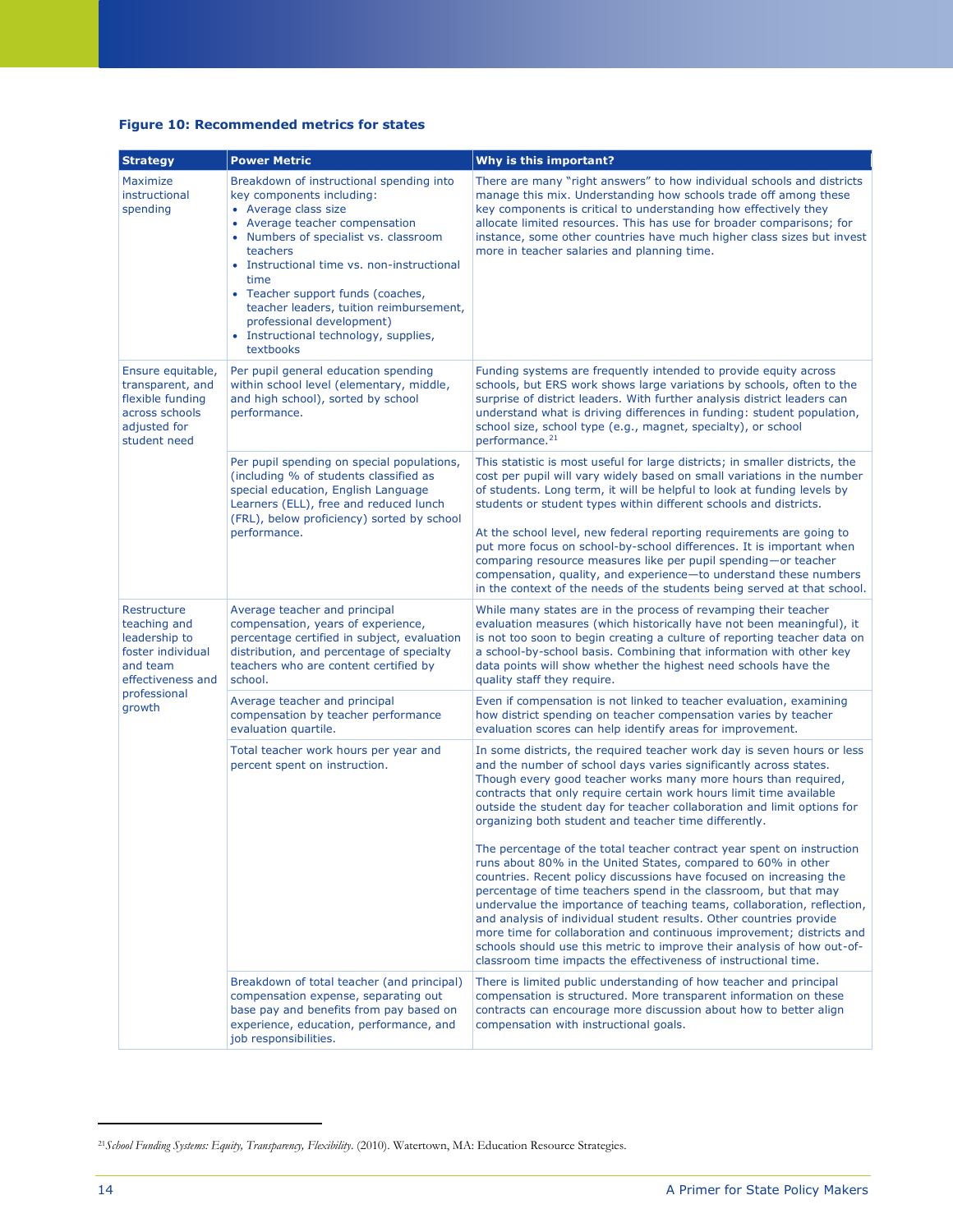| <b>Strategy Area</b>                                                                  | <b>Power Metric</b>                                                                                                                                                     | Why is this important?                                                                                                                                                                                                                                                                                                                                                                                                                                                                                                                                                                                                                                                                                                                                                                                                                                                                                                                                                                                                                                                                                                                                                                                               |
|---------------------------------------------------------------------------------------|-------------------------------------------------------------------------------------------------------------------------------------------------------------------------|----------------------------------------------------------------------------------------------------------------------------------------------------------------------------------------------------------------------------------------------------------------------------------------------------------------------------------------------------------------------------------------------------------------------------------------------------------------------------------------------------------------------------------------------------------------------------------------------------------------------------------------------------------------------------------------------------------------------------------------------------------------------------------------------------------------------------------------------------------------------------------------------------------------------------------------------------------------------------------------------------------------------------------------------------------------------------------------------------------------------------------------------------------------------------------------------------------------------|
| Support schools<br>in organizing<br>talent, time and<br>money to<br>maximize learning | Teacher cost per high school credit earned<br>sorted by incoming student proficiency<br>level for key subjects and grades (e.g. 9 <sup>th</sup><br>grade math and ELA). | This metric illustrates how districts and schools are adjusting time and<br>attention in response to student needs. Putting together this<br>information and then unwinding it to understand the drivers can<br>provide valuable insight. In one district that ERS analyzed, we found<br>that when one school put a struggling student into Algebra 1 in 9 <sup>th</sup><br>grade, with a great teacher in a smaller class, the student was on<br>track by 10 <sup>th</sup> grade. Another school put a similar student into a big<br>class of basic math, and he failed three times in a row.<br>In order to accurately calculate this metric, districts and schools will<br>need to track:<br>Incoming proficiency for 9th grade students by school<br>$\bullet$<br>Which students take which courses (i.e., are students at different<br>schools with similar proficiency taking different levels or courses?)<br>Which teachers instruct which courses (i.e., are more senior or<br>more effective teachers teaching the more challenging courses and<br>students?)<br>Class sizes by course (i.e., are class sizes smaller for higher or<br>ä<br>lower levels?)<br>How many times students repeat those courses |
|                                                                                       | Total instructional time.                                                                                                                                               | This metric captures the amount of time during the school day that<br>students are in classes (removing study halls, lunch, passing time,<br>etc.). This tends to vary widely among districts and even among<br>schools within districts. Ideally, total school time can be broken into<br>core subject instructional time (math, ELA, social studies, science,<br>foreign language), other instructional time (art, music, PE, elective,<br>other), and non-instructional time.                                                                                                                                                                                                                                                                                                                                                                                                                                                                                                                                                                                                                                                                                                                                     |
|                                                                                       | The gap between total teacher-to-student<br>ratio and average class size.                                                                                               | This measures the amount of teaching resources allocated to specialty<br>positions that might be better directed to serve the entire student<br>population. Right now this measure is difficult to achieve because most<br>districts cannot accurately track class size.<br>Note that if districts begin to add significant collaborative planning<br>time as discussed in the teaching section, this gap will increase. So it<br>is important to be able to diagnose whether the driver of the gap at a<br>particular school is specialty teachers or planning time. Comparing this<br>measure across districts and schools may also lead to a more<br>thoughtful analysis of how specialty teachers are used, and more<br>effective deployment of those specialty teachers.                                                                                                                                                                                                                                                                                                                                                                                                                                        |
|                                                                                       | Class size by grade and subject.                                                                                                                                        | Class sizes tend to be largest for mandatory, core subjects in lower<br>grades, such as 9 <sup>th</sup> grade math, and lowest for higher grade electives.<br>This is the opposite of how schools would allocate teaching resources if<br>they were trying to focus lower class sizes in areas of highest need.                                                                                                                                                                                                                                                                                                                                                                                                                                                                                                                                                                                                                                                                                                                                                                                                                                                                                                      |
|                                                                                       | Teacher load for secondary school by<br>subject.                                                                                                                        | While elementary school teachers tend to teach 20-25 students all<br>day, secondary school teachers can be responsible for up to 170<br>students per year. High-performing schools find ways to reduce this to<br>as low as 50-60 in-core subjects, especially ELA, to allow teachers to<br>provide more individual attention.                                                                                                                                                                                                                                                                                                                                                                                                                                                                                                                                                                                                                                                                                                                                                                                                                                                                                       |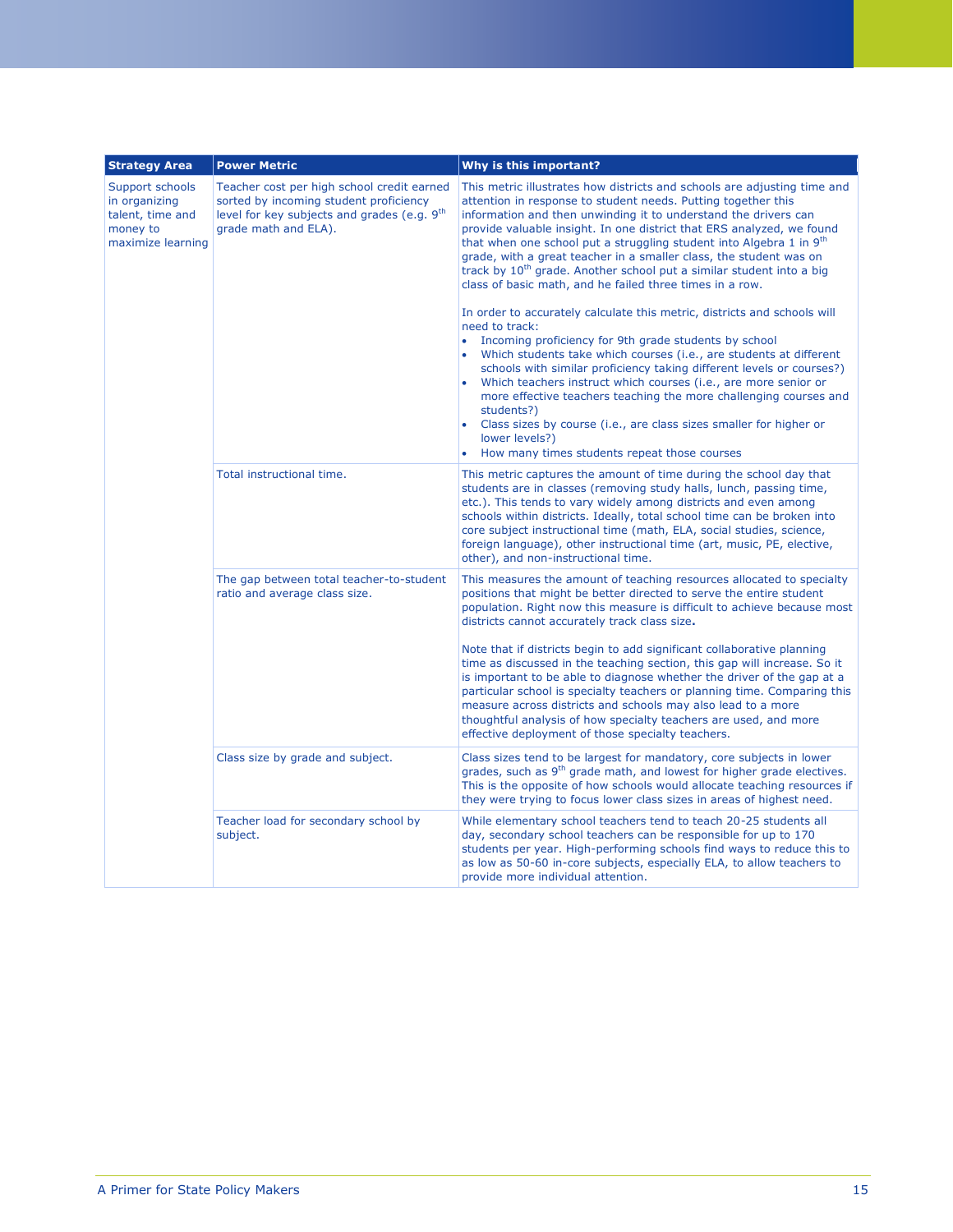## **DATA SOURCES**

Unless otherwise noted, all data come from ERS work in urban school districts. To maintain confidentiality, we sometimes use the labeling convention of "District A," "District B," etc. However, these labels do not consistently reflect the same district from figure to figure. Districts include:

| Atlanta (2005-08)               | Philadelphia (2008-09)         |
|---------------------------------|--------------------------------|
| Baltimore (2007-08)             | Prince George County (2007-08) |
| Boston (2005-06)                | Rochester (2008-10)            |
| Charlotte-Mecklenburg (2007-08) | Seattle (2009-10)              |
| Chicago (2005-06)               | St. Paul (2005-06)             |
| Los Angeles (2005-06)           | Washington, DC (2004-05)       |
| Milwaukee (2009-10)             |                                |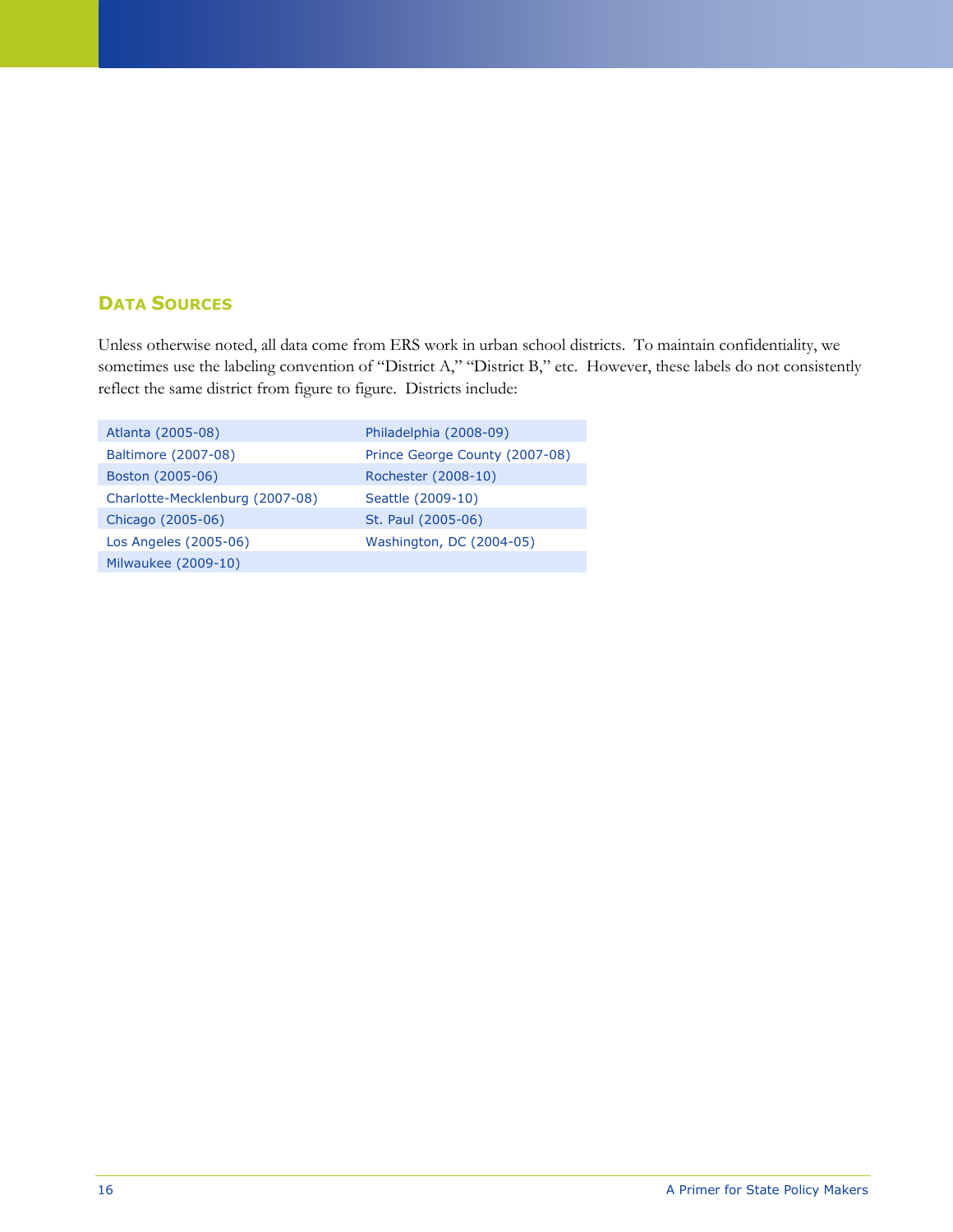## **FURTHER READING**

For publications specifically designed to help district leaders analyze and optimize school system resource allocation please see the ERS series available on our website, *Practical Tools for District Transformation*, which include:

- *[Seven Strategies for District Transformation](http://erstrategies.org/resources/details/seven_strategies/) -* Learn about the seven key strategies for districts to improve student performance at scale.
- **•** *[School Funding Systems: Equity, Transparency, Flexibility](http://erstrategies.org/resources/details/school_funding_systems/)* Use existing resources more effectively through shifting spending, targeting cuts, and laying the groundwork for long-term change.
- *[Turnaround Schools: District Strategies for Success and Sustainability](http://erstrategies.org/resources/details/turnaround_schools/)* Help ensure that efforts to improve the worst performing schools lead to sustainable improvement for all students.
- *[School Design: Leveraging Talent, Time, and Money](http://erstrategies.org/resources/details/school_design/)* Take action to align your resources with strategic school designs across your district.
- *[The Teaching Job: Structuring for Quality](http://erstrategies.org/resources/details/the_teaching_job/)* Take action to improve teaching and learning across your district.